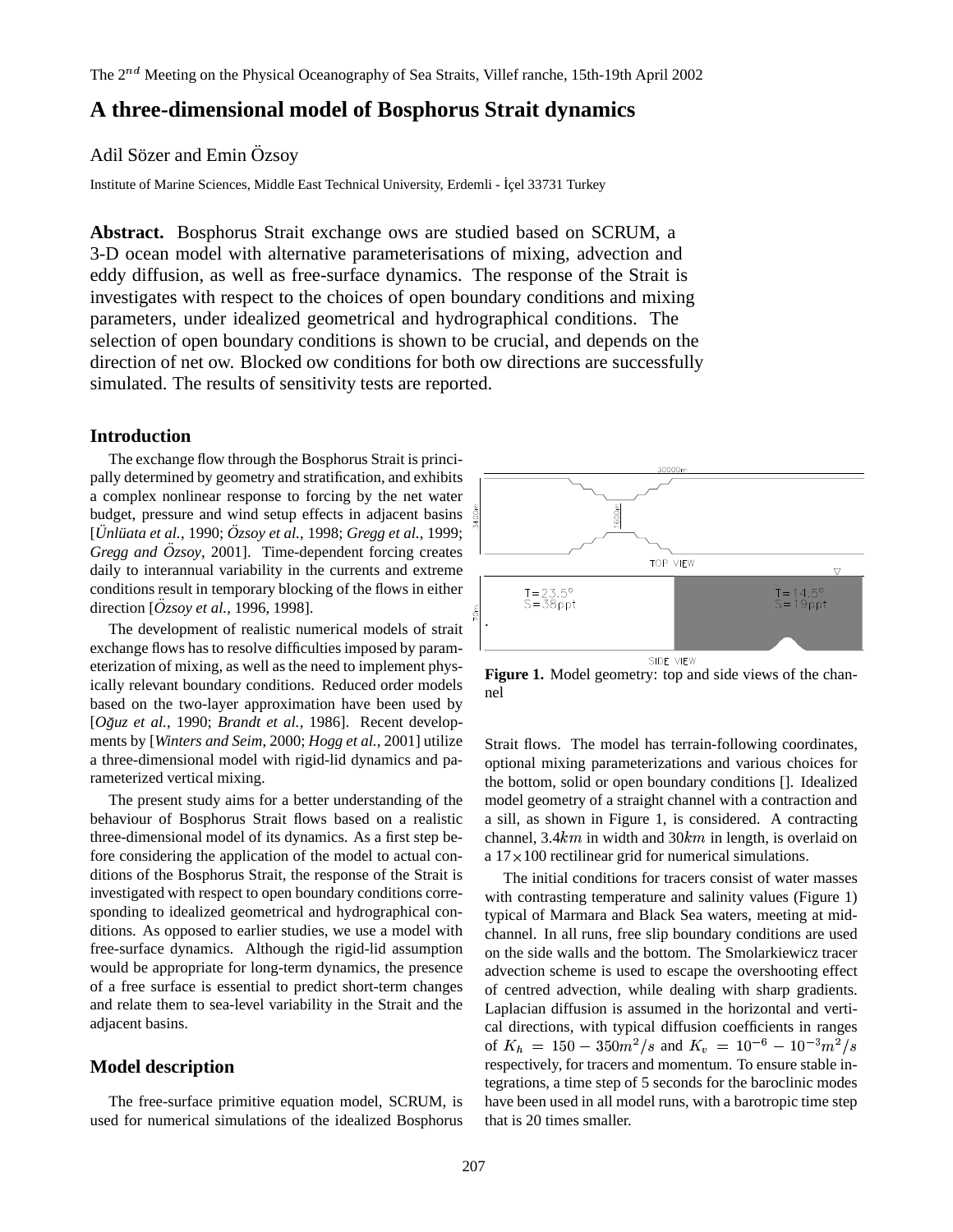

**Figure 2.** Salinity cross-section for the central run

## **Results**

#### **Open boundary conditions**

NUMBER, In order to test the model behaviour, trials were made using various types of initial and boundary conditions. The choice of initial conditions were critical in reaching physical solutions. Because radiation boundary conditions were used for tracers at both ends, the tracer advection by inflowing  $\overline{S}_{0.30}$ waters tended partially to carry back into the model domain the properties of outflowing waters from the counter-flowing current. Instead, the 'lock-exchange' initial conditions were used as they avoided this behaviour.

Various types of free surface and velocity boundary conditions were tested at the two open boundaries. Because the cases tested were symmetrical along the long axis, and because free slip conditions were assumed, the normal velocity at solid boundaries and the tangential velocity at open boundaries were respectively always set equal to zero. The mixing coefficients were varied in the range mentioned earlier until more robust results were obtained in terms of free surface response and mass conservation. The mixing coefficients for momentum and tracers derermined from this exercise were  $K_h = 250m^2/s$  and  $K_v = 10^{-4}m^2/s$ , which were then used for the central run.

A special case with radiation boundary conditions for all variables (free surface elevation, velocity and tracers) on each side, started from a lock-exchange initial condition (with water properties in Figure 1), reached a stable solution shown in Figure 2. This result was remarkable, and confirmed the existence of a maximal exchange solution supported by the special geometry of a sill placed on the denser side of a contraction as shown by *Farmer and Armi* [1986]. The mean velocity corresponding to this case was calculated to be  $\bar{u} = 0.065 \frac{m}{s}$ . For a single sill or a single contraction with the same boundary and initial conditions such stable solutions could not be obtained. The two-layer composite



**Figure 3.** Salinity cross-sections for cases in which (a) the upper layer or (b) the lower layer is blocked



**Figure 4.** Composite Froude Number for the central run

Froude number  $G^2 = F_1^2 + F_2^2$  (where  $F_i^2 \equiv \bar{u}_i^2/gh_i$  are the individual Froude numbers of the layers  $i$  each with depth  $h_i$  and mean along-strait velocity  $\bar{u}_i$ , delineated by an interface where the horizontal velocity vanishes  $\vec{u} = 0$ ) shown in Figure 2 indicates hydraulic controls established at the sill (where the lower layer is controlling) and at the contraction (where each of the layers contribute comparably to the control). The number  $G^2$  peaks up, but fails to reach a value of 1 at the contraction, mainly because of the two-layer approximation used, as also the case in the observations[*Gregg et al.,* 1999; *Gregg and*  $\ddot{O}z$ *soy*, 2001].

For most configurations, including the all-radiation case described above, the model had a robust response whenever stable solutions could be reached. There was a deficiency of the model in creating smooth sea level variations near the open boundaries under certain conditions. For such cases, the free surface fields produced by the model often were discontinuous exactly at the open boundary, while being continuous in the rest of the domain. This effect was minimized by appropriate choices of open boundary conditions and mixing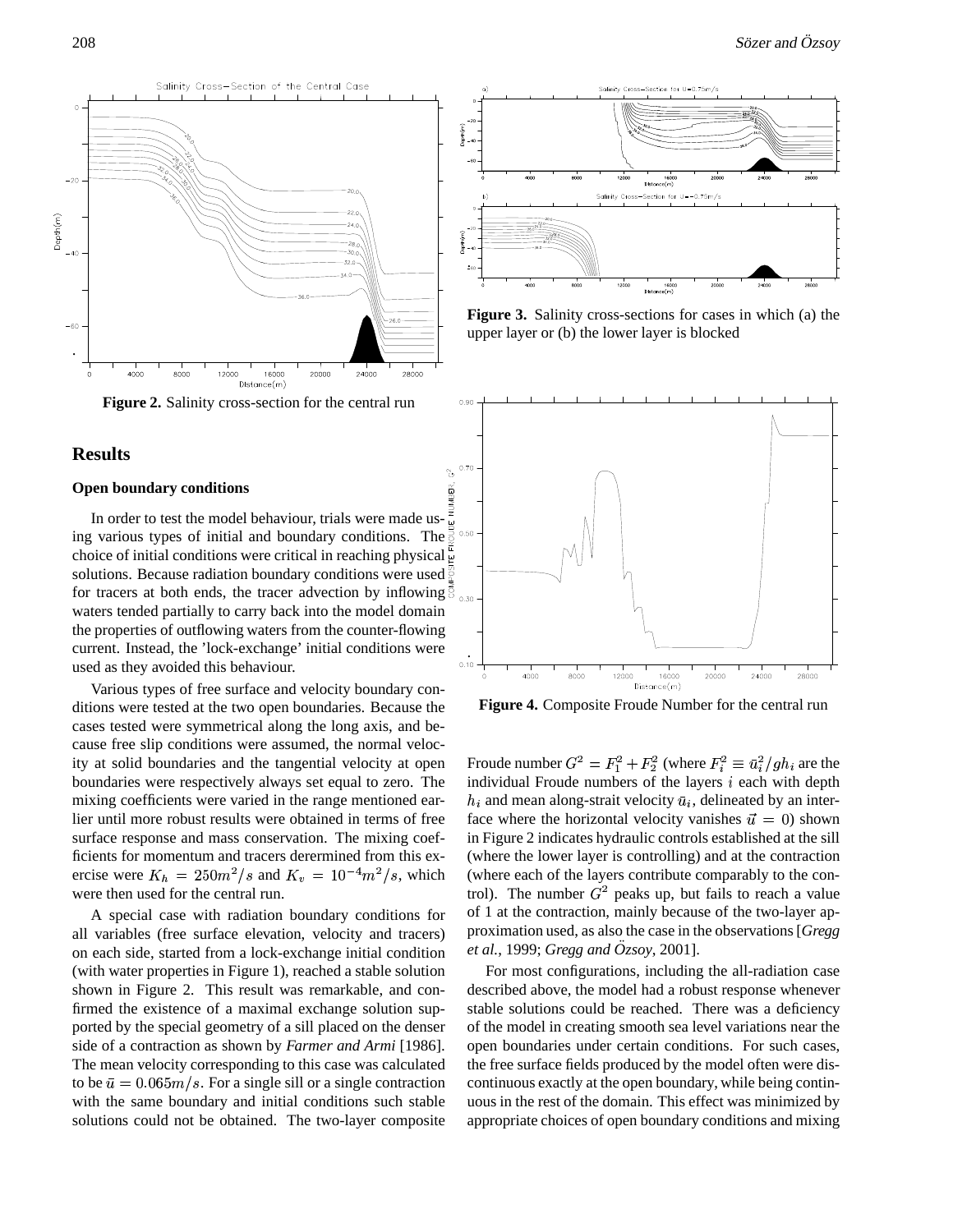

**Figure 5.** Sea level difference  $\Delta \eta$  versus the mean current  $\bar{u}$ 

coefficients.

In order to seek solutions corresponding to a specific value of the barotropic flow through the Strait, a strategy had to be found for specifying open boundary conditions. The first case tested used radiation boundary conditions for the normal velocity components  $u$ , and specified free surface elevation  $\eta$  at open boundaries at the two ends of the Strait. This type of boundary conditions failed to create stable solutions, because the pressure difference between the two ends of the Strait could not set into motion the water  $\frac{8}{5}$ <sup>0.10</sup> masses in the Strait to generate a corresponding net flux. It was therefore required to specify barotropic velocities at the open boundaries, in order to produce a net flux and a corresponding pressure difference across the Strait.

Specifying the sea-level  $\eta$  and cross-sectional mean velocity  $\bar{u}$  at the two ends of the strait did not produce stable results when it was left arbitrary on which side to apply these boundary conditions. It was apparent after many trials that the model produced reliable results only when the mean velocity  $\bar{u}$  was specified at the outflowing boundary, together with the free surface  $\eta$  specified at the other (inflowing) end of the Strait. In addition, experiments were carried out in which the specified values of  $\eta$  or  $\bar{u}$  were either applied alone or together with a radiation term. In general, the results were similar; however, the specified value of  $\bar{u}$  at the southern end of the Strait resulted in stable solutions only if there was no additional radiation term applied.

Although the above specification of  $\eta$  and  $\bar{u}$  at opposite ends depending on flow direction consists of a complete set of boundary conditions, steady solutions were also possible if only  $\bar{u}$  was specified at the outflowing side, applying radiation boundary conditions for  $\eta$  on both sides of the Strait. In these cases, the solution converged to an absolute sea level value that corresponded to the specified net flow. However, to get consistent results corresponding to different flow rates, the free surface was specified to be  $\eta=0$  at the inflowing open boundary, so that the level was adjusted at the opposite



**Figure 6.** Along-channel variation of the free surface elevation  $\eta$  for different values of mean current  $\bar{u}$ . The dotted line corresponds to Figure 2, while the others correspond to the blocked cases in Figure 3



**Figure 7.** Sea level difference  $\Delta \eta$  as a function of horizontal  $(K_h)$  and vertical  $(K_v)$  diffusion coefficients

side of the Strait.

A series of runs were performed with the above boundary conditions, while varying the net flow  $\bar{u}$  from -1.5 $m/s$ to  $1.5m/s$ . Figure 3 shows salinity cross-sections along the centerline of the Strait, for selected net flows producing blocking of the upper and the lower layers. Figure 4 shows the variation of the free surface elevation along the Strait, and Figure 5 shows the free surface difference between the two ends of the Strait as a function of the mean flow. The sea level variations in Figure 6 correspond to the the central run and the two blocked cases in Figures 2 and 3.

#### **Parameter sensitivity**

Sensitivity tests were carried out, by varying parameters about the central run with  $\bar{u} = 0.25m/s$ . In general,